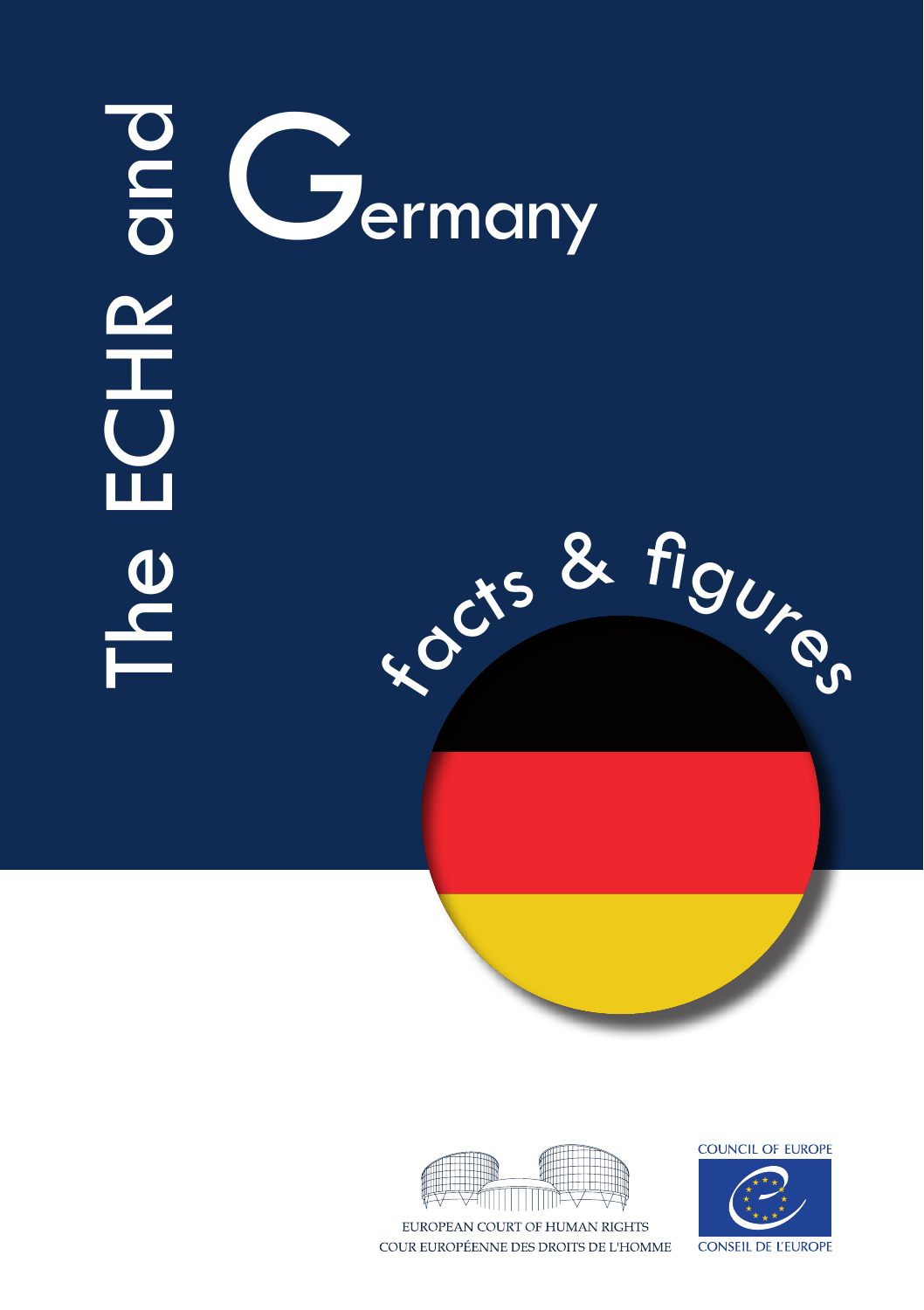# The ECHR and  $\frac{d}{d}$   $G$  ermany ECHR<sup>(</sup> edda<br>Financies & figures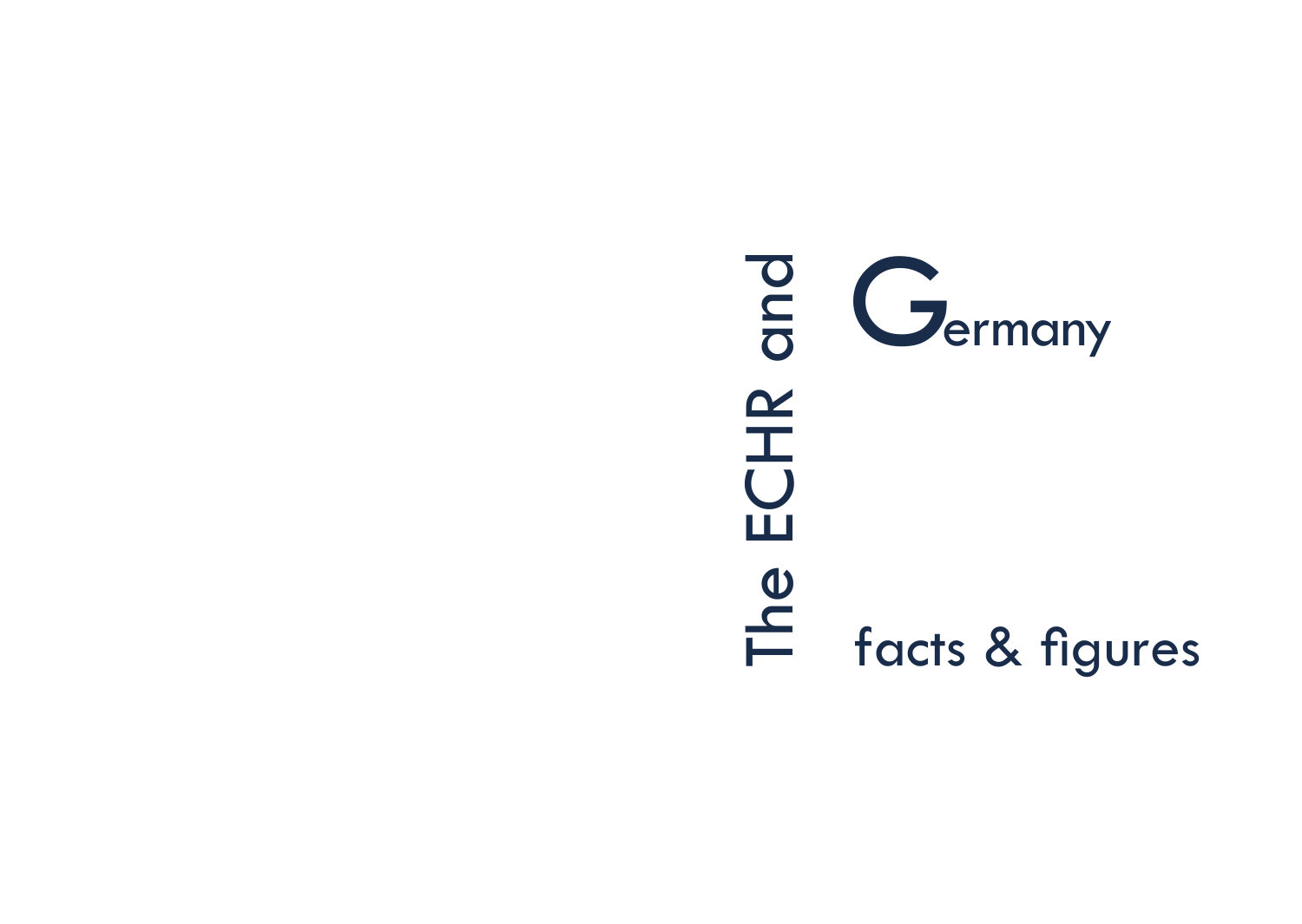#### Council of Europe

Accession: 13 July 1950

#### European Convention on Human Rights

Signed: 4 November 1950 Ratified: 5 December 1952

#### ECHR judges

Anja Seibert-Fohr (since 2020) Angelika Nußberger (2011-2019) Renate Jaeger (2004-2010) Georg Ress (1998-2004) Rudolf Bernhardt (1981-1998) Hermann Mosler (1959-1980)

#### ECHR and Germany at 1<sup>st</sup> January 2022

1st judgment: Wemhoff v. Germany (27 June 1968) Total number of judgments: 359 Judgments finding a violation: 201 Judgments finding no violation: 130 Friendly settlements / striking out: 13 Other judgments: 15 Applications pending: 168 Completed applications: 31,826

This document has been prepared by the Public Relations Unit and does not bind the Court. It is intended to provide basic general information about the way the Court works.

For more detailed information, please refer to documents issued by the Registry available on the Court's website www.echr.coe.int.

© European Court of Human Rights, May 2022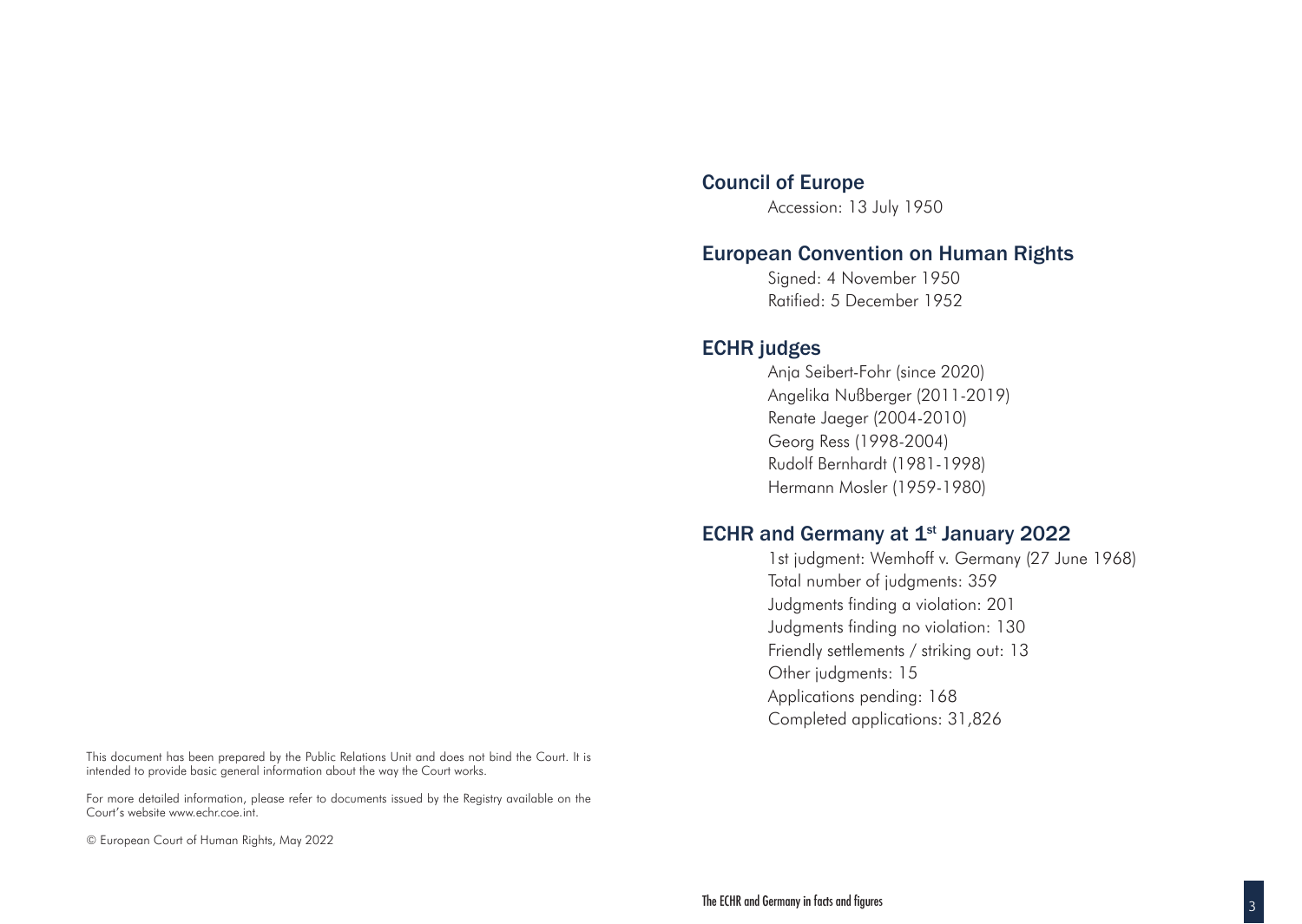Out of the total number of judgments concerning Germany, in over half of the cases The Court found at least one violation of the Convention and held the State responsible. The Committee of Ministers, the Council of Europe's executive organ, supervises



## Subject-matter of judgments finding a violation

About one half of the findings of violations concerned Article 6 (right to a fair trial), mainly regarding questions of length of proceedings, accounting for some 40% of the violations found by the Court.



# Types of judgments Impact of the Court's judgments

compliance with the Court's judgments and adoption of the remedial measures required in order to prevent similar violations of the Convention in the future.

The Court's judgments have led to various reforms and improvements in Germany, relating in particular to:

#### Reinforcement of protection for private and family life

Shared custody of children born out of wedlock must be granted at the request of one of the parents, if compatible with the best interests of the child.

Reinforcement of the legal position of biological fathers as regards the rights of access to and obtaining information on their children.

Introduction of a preventive remedy helping to expedite proceedings concerning specific questions relating to parental rights.

#### Improving the functioning of justice

Introduction of a remedy to complain about excessive length of proceedings, with possible award of compensation.

Where the applicant's lawyer is present and able to represent him or her, an appeal court cannot refuse to deal with the case on the sole grounds of the applicant's absence from the hearing.

#### Rights of persons in detention

Domestic law provides clearly for the defendant's and counsel's right of access to the information in the investigation file for the purposes of assessing the lawfulness of pre-trial detention.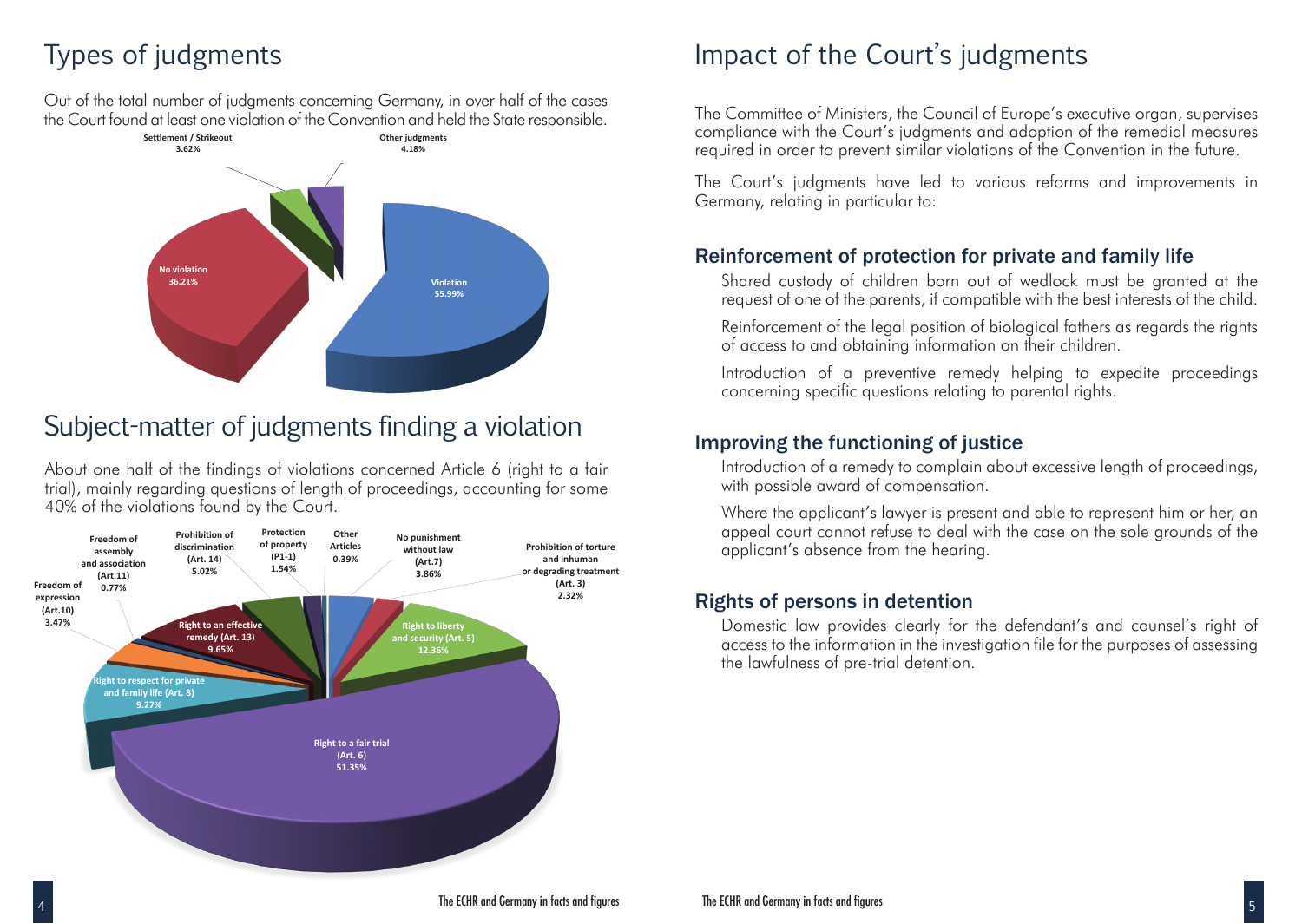### Selected cases

#### Case of Vogt (26 September 1995)

The applicant submitted that her exclusion from the civil service on account of her political activities in the DKP (the German Communist Party) had infringed her right to freedom of expression. The Court held, in particular, that the applicant's dismissal had been a disproportionate sanction. *Violation of Article 10 (freedom of expression)*

#### Case of Streletz, Kessler and Krenz (22 March 2001)

The applicants were former highranking officials of the German Democratic Republic (GDR). After German reunification they had been found guilty of the deaths of several persons who had attempted to flee the GDR by crossing the border between the two German States from 1971 to 1989. The applicants submitted that at the time the acts had been committed they had not constituted offences under GDR or international law. The Court held, in particular, that a State practice such as the GDR's border-policing policy, which flagrantly infringed fundamental rights, especially the right to life, the supreme value in the hierarchy of human rights at the international level, could not be covered by the protection of the Convention.

*No violation of Article 7 (no punishment without law) No violation of Article 14 (prohibition of discrimination)*

#### Case of von Hannover (24 June 2004)

Princess Caroline von Hannover had unsuccessfully applied several times to the German courts for a ban on any further publication of a series of photos which had been published in German magazines in the 1990s, on the grounds that the photographs infringed her right to protection of her private life and her image. The Court held that anyone, even a well-known public personality, should benefit from a "legitimate expectation" of protection of, and respect for, his or her private life.

*Violation of Article 8 (right to respect for private and family life)*

#### Case of Von Maltzan and **Others** (2 March 2005)

The cases concerned one of the major issues which had arisen after German reunification: how to provide compensation for persons who suffered expropriation either after 1949 in the GDR or, as is the case of the overwhelming majority of them, between 1945 and 1949 in the former Soviet Occupied Zone in Germany. The Court held, in particular, that the applicants could not argue that they had had "possessions" within the meaning

of Article 1 of Protocol No. 1, and declared the applications inadmissible.

*Inadmissible*

#### Case of Storck (16 June 2005)

Waltraud Storck had spent almost twenty years of her life in various psychiatric institutions and other hospitals. Placed in psychiatric treatment at her father's request, it ultimately transpired that she was not suffering from schizophrenia, but rather her behaviour could be explained by her conflicts with her family. The Court noted, in particular, that no court had authorised the applicant's detention or medical treatment in a psychiatric hospital.

*Violation of Article 5 § 1 (right to liberty and security) Violation of Article 8 (right to respect for private and family life)*

#### Case of Jahn and Others (30 June 2005)

This case concerned the obligation on the applicants to surrender, without compensation, land which they had inherited from persons referred to at the time as the "new farmers", who had purchased the plots of land following the agrarian reform in the former Soviet Occupied Zone in Germany in 1945.

*No violation of Article 14 (prohibition of discrimination) No violation of Article 1 of Protocol No. 1 (protection of property)*

#### Case of Jalloh (11 July 2006)

In 1993 the police had administered an emetic to Abu Bakah Jalloh in order to force him to regurgitate a small bag of cocaine which he had swallowed at the time of his arrest. He had subsequently been convicted of drug-trafficking. The Court held, in particular, that the German authorities had gravely interfered with the applicant's physical and mental integrity by forcing him, against his will, to regurgitate in order to gather evidence which they could have obtained by less intrusive methods. Furthermore, the use of the evidence in question had rendered his trial as a whole unfair.

*Violation of Article 3 (prohibition of inhuman or degrading treatment) Violation of Article 6 (right to a fair trial)*

#### Case of Zaunegger (9 December 2009)

Horst Zaunegger's daughter was born out of wedlock in 1995. She grew up with both her parents until their separation in 1998. Before the ECHR he complained of the fact that German law assigned the mother sole custody of children born out of wedlock, and provided that joint custody by both parents was possible only with the mother's consent. The main point, for the Court, was that custody decisions had to be based on the child's best interests and be subject to judicial supervision even in the event of a conflict between the parents.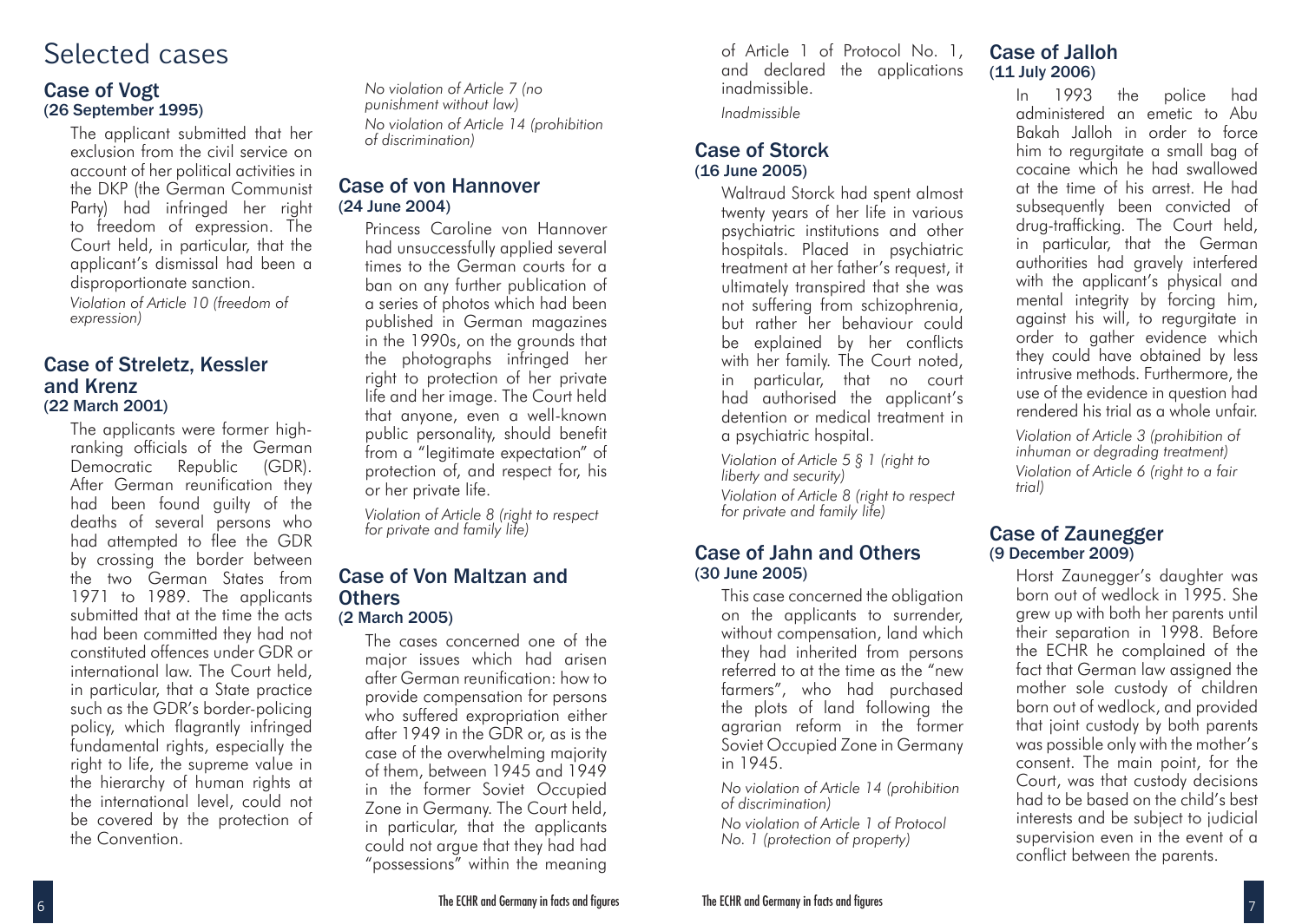*Violation of Article 14 (prohibition of discrimination) read in conjunction with Article 8 (right to respect for family life)*

#### Case of Gäfgen (1 June 2010)

In 2002 Magnus Gäfgen kidnapped an eleven-year-old boy from a well-known banking family from Frankfurt am Main, suffocated the child and then deposited a ransom demand at his home. The police arrested the applicant shortly after he had picked up the ransom, and in the belief that the child was still alive, threatened to inflict considerable suffering on him in order to force him to speak. Despite the reasons given for the police action, the Court pointed out that no recourse could ever be had to torture or inhuman or degrading treatment even where a person's life was in danger.

*Violation of Article 3 (prohibition of inhuman or degrading treatment) No violation of Article 6 (right to a fair trial)*

#### Case of Siebenhaar (3 February 2011)

Astrid Siebenhaar complained that she had been dismissed by the Protestant Church, which had employed her as a childcare assistant and then as director of a kindergarten, on the grounds of her active involvement in a different religious community. An anonymous source had informed the Protestant Church that the applicant was a member of the

Universal Church/Brotherhood of Humanity and that she provided catechism classes for that community. The Court held that on signing her employment contract the applicant had been, or should have been, aware from the moment of signing her employment contract that her activities for the Universal Church were incompatible with her work for the Protestant Church.

*No violation of Article 9 (freedom of thought, conscience and religion)*

#### Case of Hellig (7 July 2011)

Herbert Hellig complained that he had been placed naked in a highsecurity cell for seven days during his prison term in Butzbach. The Court considered that even though placement in the security cell as such might have been justified by the particular circumstances of the case, there had not been sufficient reasons which could justify such harsh treatment as depriving Mr Hellig of his clothes for the entirety of his stay in the security cell.

*Violation of Article 3 (prohibition of inhuman or degrading treatment)*

#### Case of Herrmann (26 June 2012)

Günter Herrmann, a landowner, complained that he had been forced to tolerate hunting on his land under the Federal Hunting Law (Bundesjagdgesetz), even though he was opposed to hunting on moral grounds. The Court held that such an obligation

on German landowners to accept hunting on their land imposed a disproportionate burden on landowners in Germany who were opposed to hunting for ethical reasons.

*Violation of Article 1 of Protocol No. 1 (protection of property)* 

#### Case of Stübing (12 April 2012)

The case concerned a prison sentence passed on Patrick Stübing on the grounds of his incestuous relationship with his younger sister. He had been adopted by a foster family, and been an adult when he first met his sister, with whom he had four children. In view of the sister's personality disorder and her heavy dependence on her brother, the German courts found that she was only partly responsible for her actions and refrained from imposing any sanction on her. The Court held that the German authorities had benefited from a wide margin of appreciation in dealing with the issue of incestuous relationships between adult siblings.

*No violation of Article 8 (right to respect for private and family life)*

#### Case of Koch (19 July 2012)

Ulrich Koch's wife, who had been tetraplegic ever since falling down a flight of stairs, had unsuccessfully applied to the Federal Institute for Drugs and Medical Devices for authorisation to obtain a lethal substance enabling her to commit

suicide at home, in Germany. In February 2005 the couple travelled to Switzerland, where the applicant's wife committed suicide with the assistance of an organisation. Appeals lodged by the applicant, now a widower, against the Federal Institute's decisions were dismissed. The Court held that the German courts ought to have considered the applicant's appeals.

*Violation of Article 8 (right to respect for private and family life)*

#### Case of I.S. (5 June 2014)

Following an extramarital affair, the applicant, who already had children at the time, gave birth to twin daughters. Suffering from depression and anxiety, she gave her formal consent to the adoption of the children, who were then a few months old. She subsequently applied to have her consent to the adoption declared void. Before the ECHR, she complained that she had been unable to contact her children, who had been adopted by a couple, or to receive information about them. The Court found that in consenting to the adoption the applicant had knowingly waived all her rights *visà-vis* her children.

*No violation of Article 8 (right to respect for private and family life)*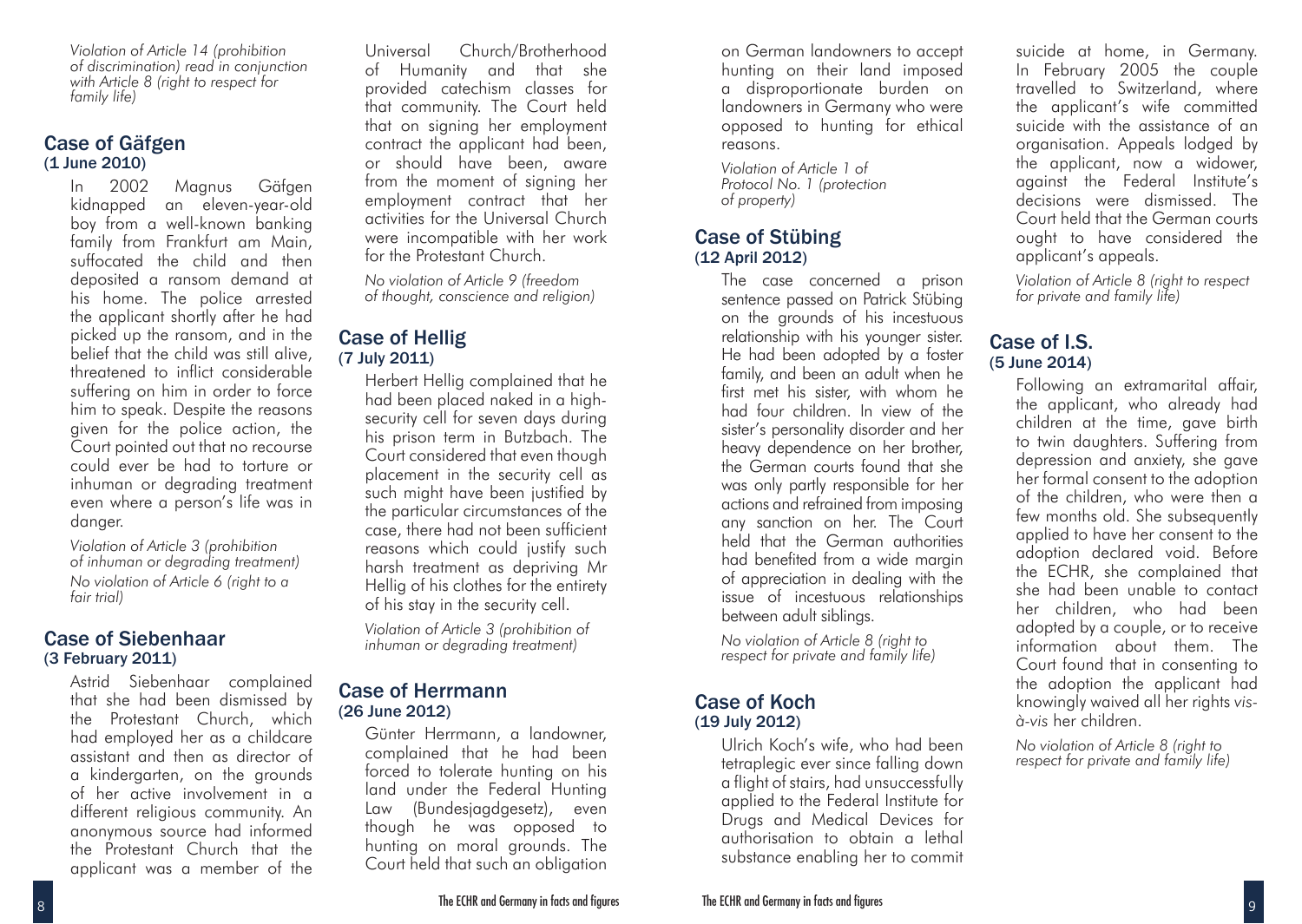#### Case of Sommer (27 April 2017)

Ulrich Sommer, a criminal lawyer, complained that the public prosecutor's office had collected and stored information about his professional bank account in the framework of an investigation against several individuals, including one of his clients, suspected of having committed fraud on a commercial basis as members of a gang. The Court held, in particular, that the suspicions against the applicant had been rather vague, that the inspection of his accounts had not been ordered by a judicial authority and that no specific procedural safeguard had been applied in order to protect professional secrecy.

*Violation of Article 8 (right to respect for private life)* 

#### Case of Tlapak and Others & Wetjen and Others (22 March 2018)

The applicants, four families belonging to the Twelve Tribes (Zwölf Stämme) religious movement, complained about the partial withdrawal of parental authority and the taking into care of their children. Those measures had been adopted by the German courts on the grounds of the corporal punishment administered to their children by members of the religious movement.

The ECHR held that even though the measures adopted had amounted to a very serious infringement of the right to respect for family life, the German courts' decisions had been based on a risk of inhuman or degrading treatment, which is prohibited in absolute terms under the European Convention.

*No violation of Article 8 (right to respect for private and family life)*

#### Case of Nix (13 March 2018)

Hans Burkhard Nix blogs on various economic, political and societal subjects. The case concerned his conviction for having, in 2014, posted on his blog a picture of the former leader of the SS, Heinrich Himmler, wearing an SS uniform with a swastika armband.

The Court could discern no reason for departing from the assessment of the German courts to the effect that the applicant had failed to express any clear and obvious opposition to Nazi ideology in his blog post.

*Inadmissible*

#### Case of M.L. and W.W. (28 June 2018)

In this case the applicants, both of whom had been convicted in 1993 of the murder of a popular actor, complained of the German courts' refusal to prohibit the media from retaining reports concerning their convictions on their websites. They complained of an infringement of their right to respect for their private lives.

The Court agreed with the German Federal Court of Justice's conclusion that one of the media's tasks was to participate in creating democratic opinion, by making available to the public old news items that were preserved in their archives.

*No violation of Article 8 (right to respect for private life)*

#### Case of Saidani (4 September 2018)

The case concerned the applicant's deportation from Germany to Tunisia because he was deemed to be a potential offender who posed a threat to national security, based on his activities for "Islamic State".

The Court noted that there was a real risk that the death penalty would be imposed on Mr Saidani in Tunisia, but that this penalty would de facto constitute a life sentence because of the moratorium in the country on carrying out executions, which had been respected since 1991.

*Inadmissible*

#### Case of Ilnseher (4 December 2018)

The case concerned the lawfulness of the preventive detention of Daniel Ilnseher, who had been sentenced to ten years' imprisonment for strangling a woman out jogging in 1997. He had been nineteen years old at the time, and the crime had been sexually motivated. Once he had served his sentence, the applicant was placed in

preventive detention, psychiatric examinations having pointed to a high risk of his committing similar serious sexual and violent crimes if he were released. The Court held that the applicant's preventive detention had been lawful and been imposed on account of the need to treat his mental disorder, having regard to his criminal record.

*No violation of Article 5 (right to liberty and security) No violation of Article 6 (right to a fair trial) No violation of Article 7 (no punishment without law)*

#### Case of Bild GmbH & CO. Kg and Axel Springer AG (4 December 2018)

The case concerned a ban on the publishers of the daily newspaper Bild publishing or disseminating the photo of a famous Swiss journalist and TV presenter, who was at the time being held in pretrial detention. The Court noted, in particular, that although the impugned photograph was not of a defamatory, pejorative or degrading nature in terms of the journalist's image, it nonetheless showed him in a situation in which he could not have expected to be photographed.

*Inadmissible*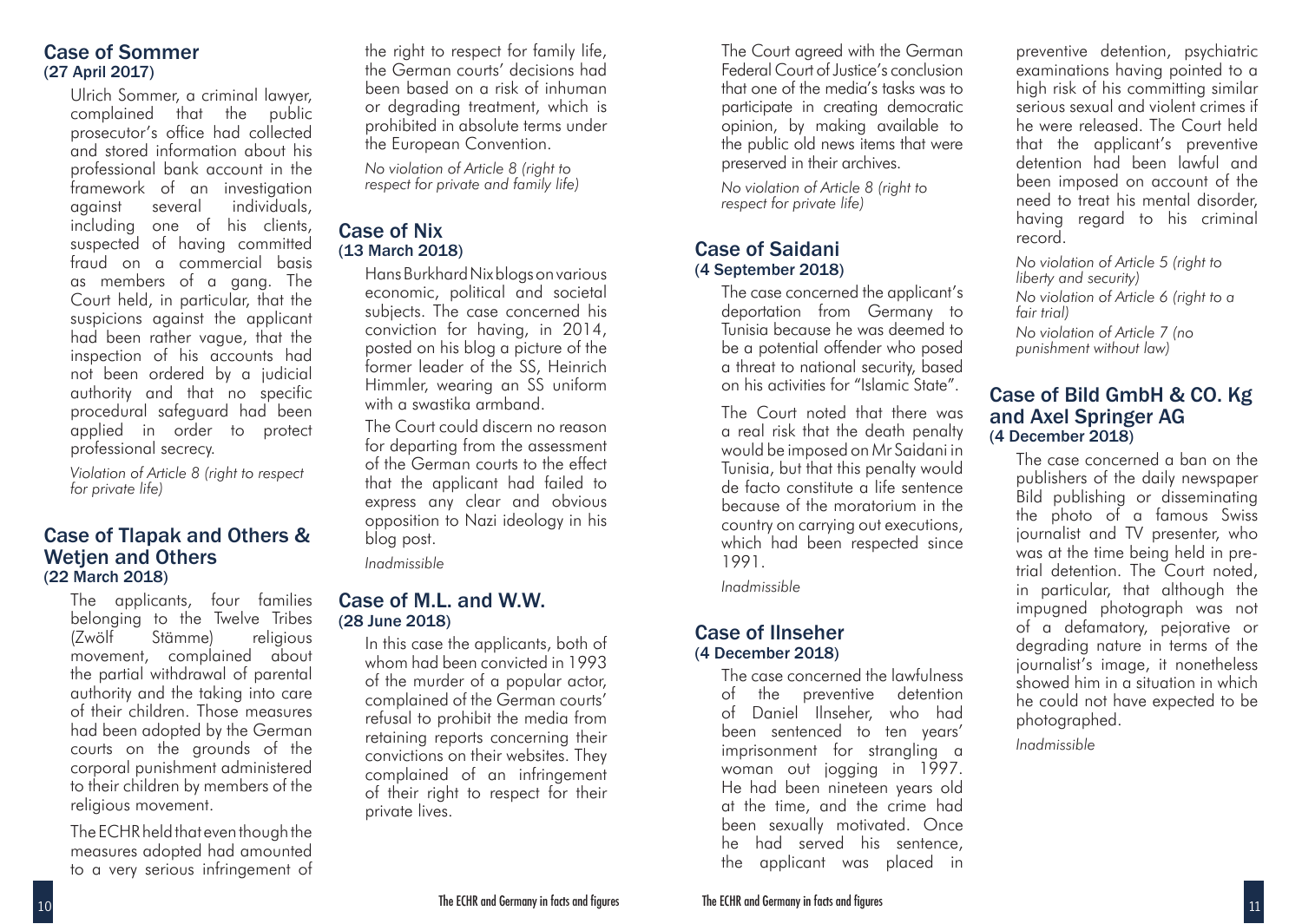#### Case of Wunderlich (10 January 2019)

The applicants complained that the German authorities had partially withdrawn their parental authority and placed their children in a foster home for three weeks on account of their refusal to send them to school. The Court ruled that compulsory schooling for the purposes of integrating children into society was a pertinent reason for the partial withdrawal of parental authority.

*No violation of Article 8 (right to respect for private and family life)*

#### Case of Pastörs (3 October 2019)

Udo Pastörs, who was then a member of the regional parliament of Mecklenburg-Western Pomerania, had complained of his criminal conviction for stating in a speech before parliament that the "the so-called Holocaust is being used for political and commercial purposes".

The Court found that the applicant had intentionally stated untruths to defame Jews.

In the Court's view such statements could not attract the protection for freedom of speech offered by the Convention as they ran counter to the values of the Convention itself. The complaint of a violation of freedom of speech was thus inadmissible.

*Inadmissible concerning Article 10 (right to freedom of expression) No violation of Article 6 (right to a fair hearing)*

The case concerned the investigations carried out following the death of the applicant's two sons in an airstrike near Kunduz, Afghanistan, ordered by a colonel of the German contingent of the International Security Assistance Force (ISAF) commanded by NATO.

*No violation of Article 2 (right to life)*

# Case of Hanan<br>
(16 February 2021)<br>
Selected measures to execute judgments

#### General measures

#### Case of Öztürk (21 February 1984)

Obligation on the applicant to defray interpreter's fees in court proceedings concerning a road traffic accident.

Reform of legislation concerning the defrayal by an individual of interpreter's fees in proceedings concerning the Administrative Offences Act.

#### Case of von Hannover (24 June 2004)

Lack of protection against publication of photographs taken by paparazzi.

Change in the case-law relating to the publication of photographs of public figures in order to ensure a better balance between public and private interests.

#### Case of Niedzwiecki (25 October 2005)

Refusal to grant the applicant family allowances on the grounds that he did not hold a permanent residence permit.

Amendment to the Family Allowances Law to eliminate discrimination in the treatment of different categories of aliens.

#### Case of Herrmann (26 March 2012)

Obligation on a landowner opposed to hunting to accept the latter on his land and to join a hunting association.

Amendment of the Federal law on hunting: those concerned can now withdraw from the hunting association on request, thus abolishing the obligation to tolerate hunting.

#### Individual measures

#### Case of Görgülü (26 February 2004)

The applicant obtained exclusive custody of his child, who was born out of wedlock and had initially been placed in a foster family, following his abandonment by his biological mother.

#### Case of Anayo (21 December 2010)

Refusal to allow a biological father to see his children, disregarding their best interests. The applicant's right of access to his children was reconsidered following the entry into force of new legislation.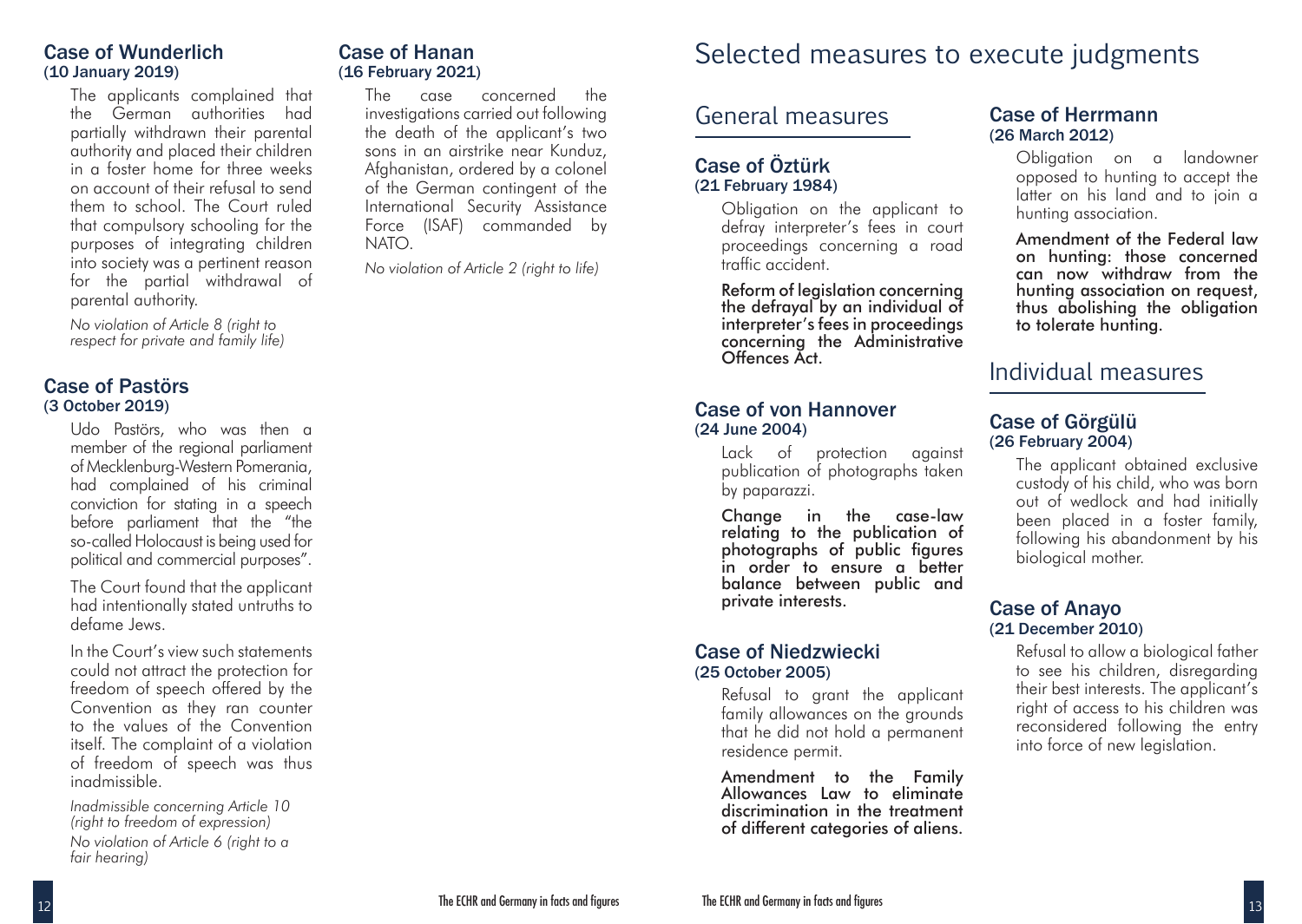#### Case of Koch (19 July 2012)

Refusal by the German courts to examine the merits of an appeal lodged by a man whose wife had committed suicide in Switzerland, after having unsuccessfully attempted to obtain authorisation to purchase a lethal substance in Germany.

Further to the Court's judgment, the applicant's case was reopened and examined by the German courts.

#### Case of Kuppinger (15 January 2015)

Lack of a remedy by which to have a father's visting rights enforced.

New judicial remedy available concerning contact rights and certain parental rights issues. The remedy allowed in particular for an application to speed up proceedings